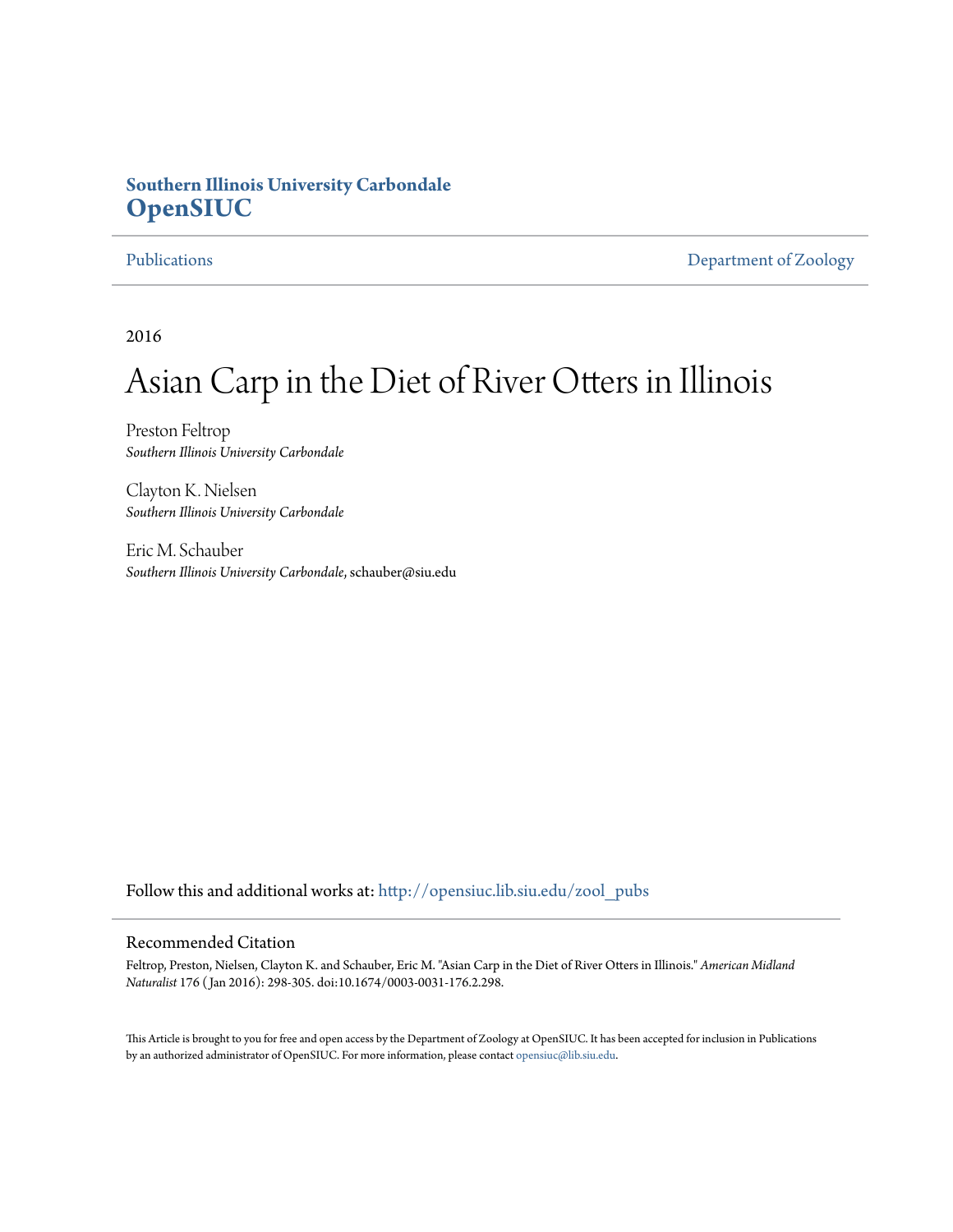#### NOTES AND DISCUSSION

### Asian Carp in the Diet of River Otters in Illinois

 ABSTRACT. — Populations of invasive silver carp (*Hypophthalmichthys molitrix*) and bighead carp (*H. nobilis*), collectively known as "Asian carp," are growing rapidly in Illinois and may make up a large fraction of available prey for river otters (*Lontra canadensis*) in larger waterbodies. Our goals were to assess the frequency of Asian carp in otter diets and compare the frequency of occurrence of prey groups (fish, crayfish, and amphibians) in otter diets between land cover types and seasons. We searched for Asian carp otoliths and pharyngeal teeth, as well as parts of other fishes, crayfish, and amphibians in 155 otter scats collected from 43 stream sites 10 in central and southern Illinois during January–April 2013 and 2014. Consistent with previous studies, fish and crayfish were primary prey items for otters, followed by amphibians. Frequency 12 of occurrence of crayfish increased from January–February to March–April, but frequency of occurrence of the other prey types remained similar between those periods. Land cover type did not seem to influence frequency of occurrence of prey types. Asian carp pharyngeal teeth and otoliths occurred in four (2.6%) scat samples, two from sites were Asian carp were not previously confirmed to be present. This is the first direct confirmation of Asian carp in the diet of wild river otters. Otoliths and pharyngeal teeth provided effective structures for identifying fish species in otter diet.

### 19 INTRODUCTION

 North American river otters (*Lontra canadensis*; hereafter, otters) are opportunistic aquatic predators that primarily consume fish, followed by crayfish and then amphibians (Lagler and Ostenson, 1942; Greer, 1955; Knudsen and Hale, 1968; Swimley *et al*., 1998; Stearns and Serfass, 2005; Crait and Ben-David, 2006; Barding and Lacki, 2012). Fish are consumed in the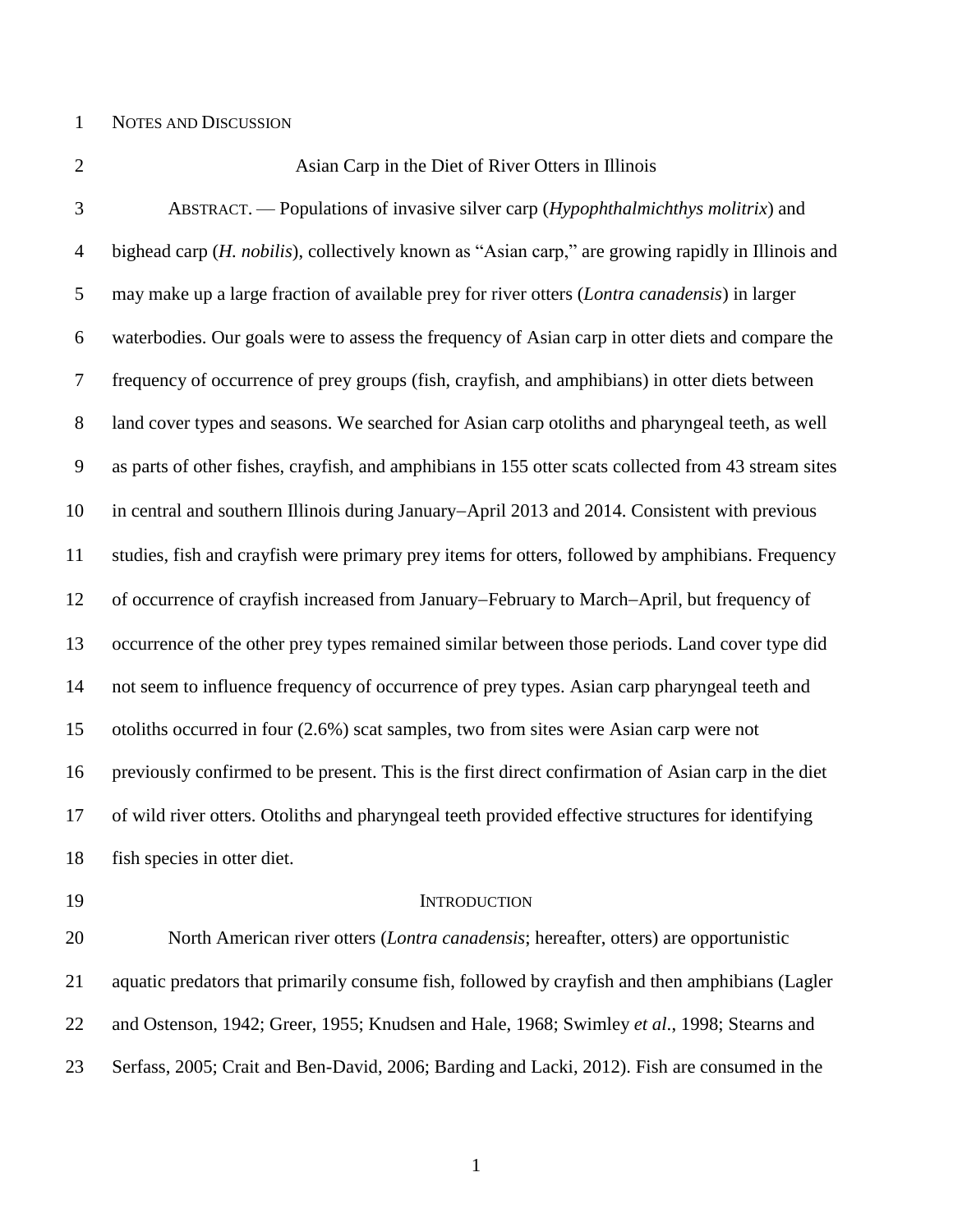| 24 | greatest proportion during winter (Stearns and Serfass, 2005; Crait and Ben-David, 2006;           |
|----|----------------------------------------------------------------------------------------------------|
| 25 | Crimmins et al., 2009; Barding and Lacki, 2012). Fish families typically identified in the scat    |
| 26 | and gut contents of otters include centrarchids, cyprinids, and catostomids (Lagler and Ostenson,  |
| 27 | 1942; Stearns and Serfass, 2005; Crait and Ben-David, 2006; Barding and Lacki, 2012).              |
| 28 | Centrarchids have appeared in 11–36% of otter scats and cyprinids have appeared in 11–86% of       |
| 29 | otter scats (Lagler and Ostenson, 1942; Stearns and Serfass, 2005; Wengeler et al., 2010;          |
| 30 | Barding and Lacki, 2012). Crayfish, where readily available, typically are consumed in greater     |
| 31 | proportion than fish during summer (Route and Peterson, 1988; Roberts et al., 2008). However,      |
| 32 | crayfish are composed of a greater proportion of hard parts than other prey items, so the dietary  |
| 33 | predominance of crayfish can be overestimated by scat analysis (Cottrell et al., 1996; Tollit et   |
| 34 | al., 1997; Marcus et al., 1998; van Dijk et al., 2007).                                            |
| 35 | Silver carp (Hypophthalmichthys molitrix) and bighead carp (H. nobilis), often                     |
| 36 | recognized as "Asian carp," have become abundant in many Illinois waterbodies (Chick and           |
| 37 | Pegg, 2001; McClelland et al., 2012) and may influence available prey resources for otters. The    |
| 38 | effect of Asian carp on native fish and plankton communities are subjects of intense study,        |
| 39 | particularly in the Mississippi River basin (Williamson, 2004; Kolar et al., 2007; Sampson et al., |
| 40 | 2009; Chapman and Hoff, 2011). Despite the many diet studies of otters, no published studies       |
| 41 | confirm otters consume Asian carp outside of aquaculture ponds (Lanszki et al., 2001; Lanszki      |
| 42 | and Molnár, 2003; Kortan et al., 2007). Additionally, most diet studies in North America           |
| 43 | occurred before Asian carp arrived or occurred in areas without Asian carp (Ryder, 1955;           |
| 44 | Knudsen and Hale, 1968; Chabreck et al., 1982; Roberts et al., 2008; Crimmins et al., 2009;        |
| 45 | Barding and Lacki, 2012). Determining the extent to which otters prey on Asian carp is crucial to  |
| 46 | further understanding the influence these invasive species have on otters and vice versa.          |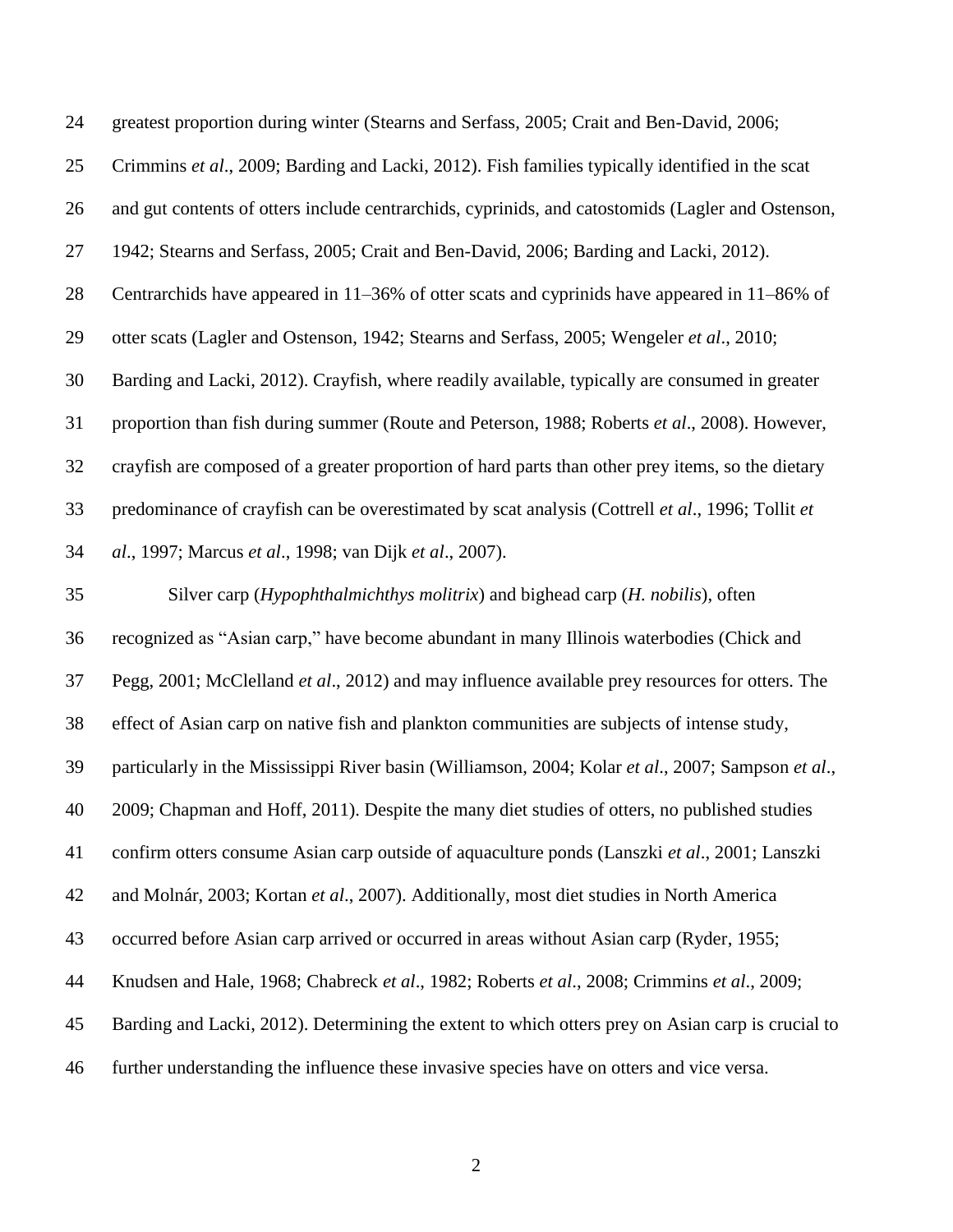| 47 | Our primary objective was to estimate the presence of Asian carp in the diet of otters                              |
|----|---------------------------------------------------------------------------------------------------------------------|
| 48 | using scat analysis. We used frequency of occurrence to compare scat collected from                                 |
| 49 | waterbodies with Asian carp present to waterbodies with Asian carp absent and predicted otters                      |
| 50 | would consume Asian carp when present. We also compared the difference in diet between                              |
| 51 | seasons and land cover types and predicted there would be seasonal differences in the diet for                      |
| 52 | crayfish and amphibians but no difference in the diet between land cover types.                                     |
| 53 | <b>METHODS</b>                                                                                                      |
| 54 | We analyzed otter scat collected along waterbodies throughout central and southern                                  |
| 55 | Illinois (Fig. 1). Sign surveys for river otters were conducted at 120 bridge sites, selected from                  |
| 56 | the Illinois Department of Natural Resources and Illinois Environmental Protection Agency                           |
| 57 | stream database (A. M. Holtrop, Illinois Department of Natural Resources, pers.comm.). The                          |
| 58 | sites captured a diverse array of freshwater habitats both with and without Asian carp present.                     |
| 59 | Nineteen percent ( $n = 23$ ) of sites occurred at 1–3 order headwater streams, 72% ( $n = 86$ ) at 4–6             |
| 60 | order streams, and 9% ( $n = 11$ ) of sites at larger rivers such as the Saline, Little Wabash, Big                 |
| 61 | Muddy, and Cache rivers. Thirty-nine percent ( $n = 47$ ) of sites occurred in agriculturally                       |
| 62 | dominated landscapes (>70% agriculture land cover), and remaining sites were located in forest                      |
| 63 | $(27.5\%, n = 33)$ , urban $(2.5\%, n = 3)$ , and other cover types $(31\%, n = 37)$ (Luman <i>et al.</i> , 1996).  |
| 64 | Otter scats were collected opportunistically along 400 m and 800 m stream transects,                                |
| 65 | which began at road bridges, during January–April 2013 and 2014. A team of two technicians                          |
| 66 | visited each site four times per season. The scat was stored in a Whirl-Pak bag, placed on ice as                   |
| 67 | soon as possible in the field, and stored at $-20 \text{ C}$ (Mowry <i>et al.</i> , 2011; Barding and Lacki, 2012). |
| 68 | We dried the scat samples at 60 C for 48 h and then sifted the scat using a no. 18 $(1.00 \text{ mm})$              |
| 69 | long-handled sieve (Mowry et al., 2011; Barding and Lacki, 2012).                                                   |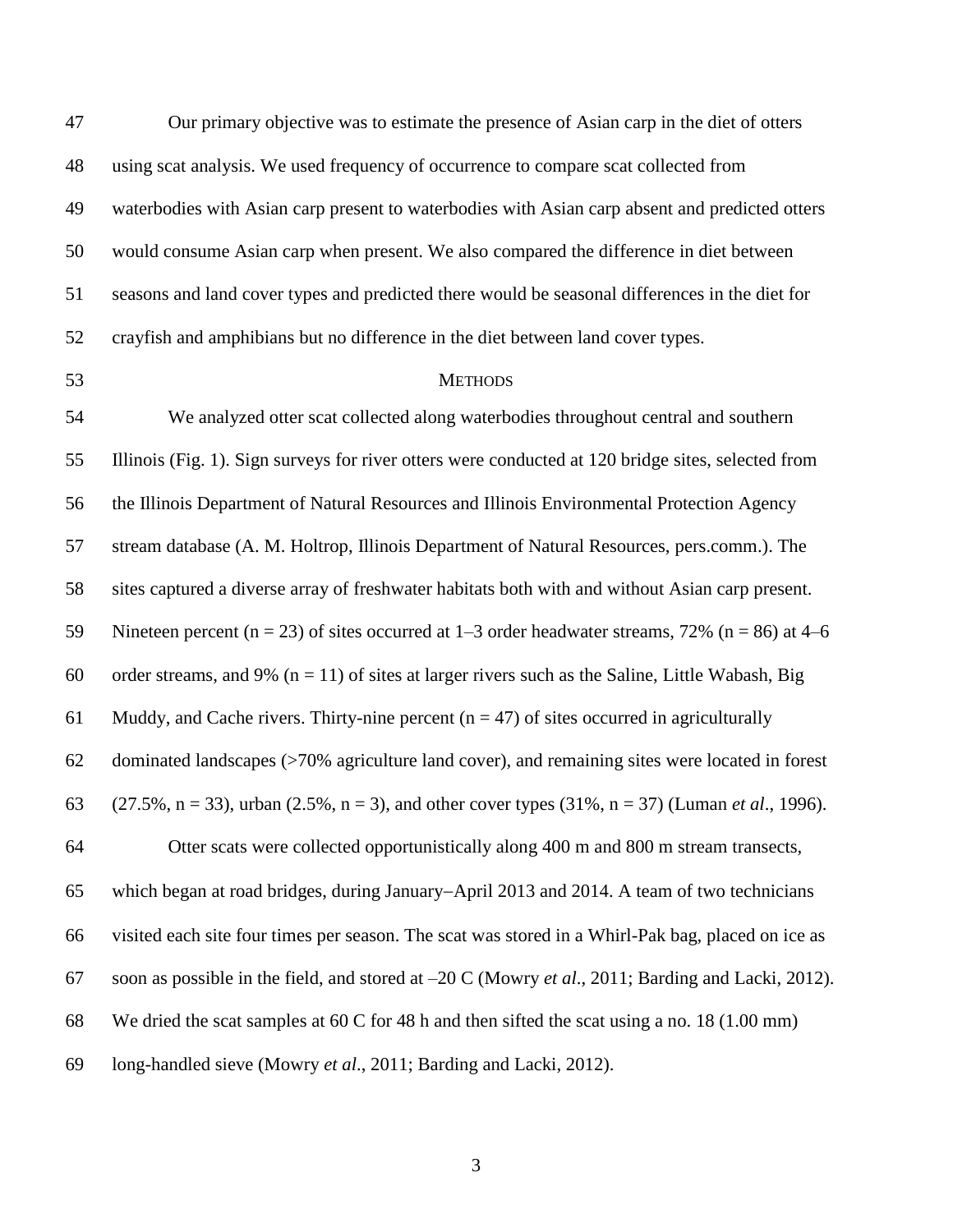We recorded the presence of fish by identifying scales, otoliths, and pharyngeal teeth in the sample. We acknowledge that this approach is may miss scaleless fishes, but expect any resulting bias to be similar across seasons and landcover types. Crayfish were identified by their exoskeleton. Herptiles (which we presumed to be amphibians on the basis of their importance in prior studies of otter diet) have more robust bones than fish and were discerned from small mammals by a lack of hair found in the scat sample. Prey types were identified using reference collections, taxonomic keys (Duellman and Trueb, 1986; Daniels, 1996), and photo references. We examined scats for presence of Asian carp otoliths and pharyngeal teeth and calculated their percentage occurrence in the otter's diet. Fish otoliths and pharyngeal teeth have commonly been used as identifying structures in earlier studies of otter diets(Greer, 1955; Trites and Joy, 2005; Cote *et al*., 2008a; Wengeler *et al*., 2010). Ruiz-Olmo *et al*. (1998) found European otters (*Lutra lutra*) prefer to begin fish consumption by eating the heads, but heads from larger fish (>30 cm) were less frequently consumed. We used physical references of Asian carp sagittal and lapilli otoliths and pharyngeal teeth in addition to photo references. It is not possible to visually distinguish silver carp from bighead carp by examining their otoliths. However, silver carp have fine horizontal striations on the interior side of their pharyngeal teeth, whereas bighead carp teeth are smooth (Chu, 1935; Yokote, 1956; Spataru *et al*., 1983). Fish scales were used in previous diet studies to differentiate species (Knudsen and Hale, 1968; Crait and Ben-David, 2006; Barding and Lacki, 2012). However, differentiating Asian carp from other cyprinids, especially juveniles, using visual scale identification is difficult and therefore not attempted in this study.

 To categorize Asian carp presence at the survey sites, we compiled all fish sampling data from Illinois Department of Natural Resources for the stream sites where scat was collected and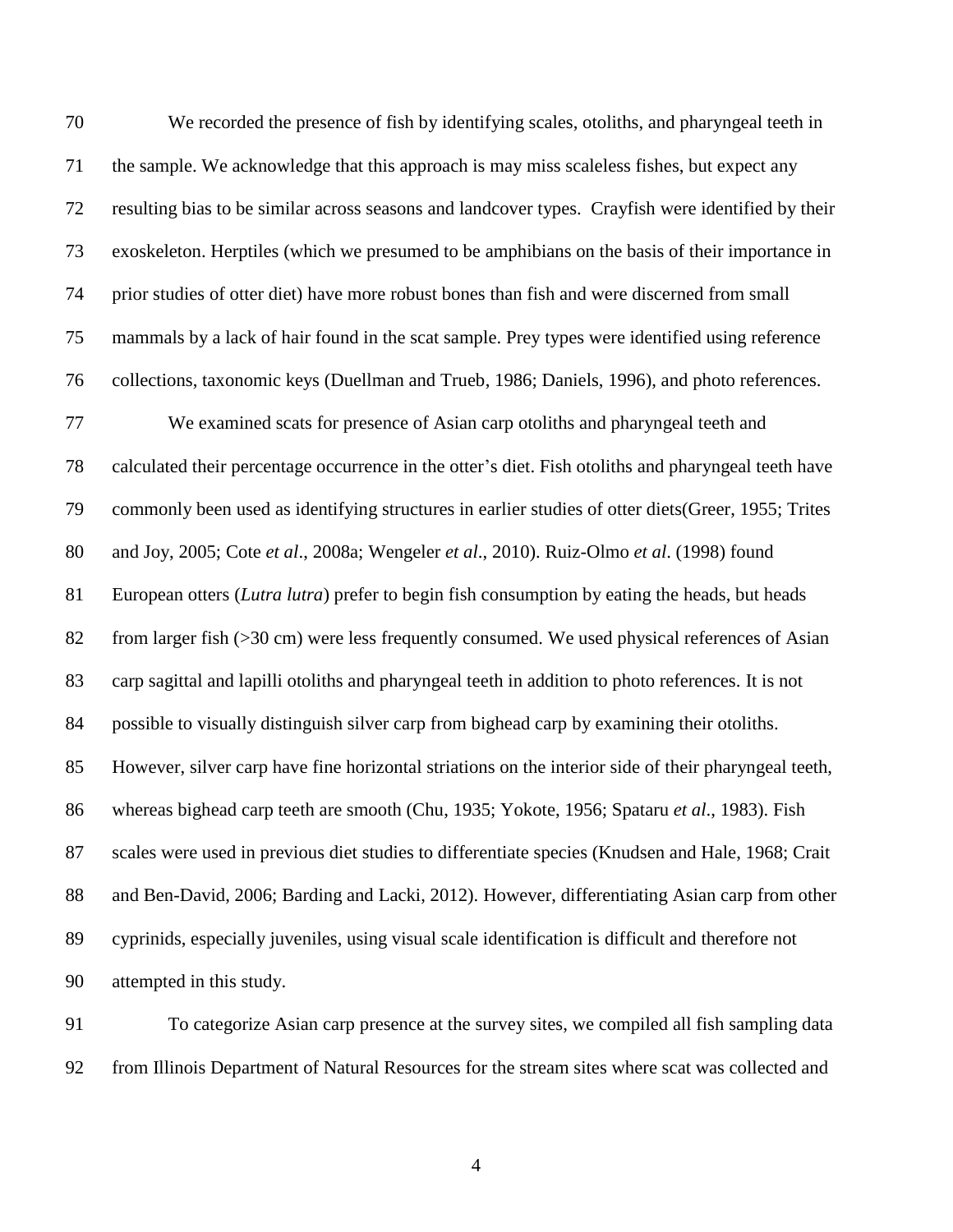also referenced the online state stream database (http://dnr.illinois.gov/IBICalculation/Select SamplesForm.aspx, accessed 02 Aug 2014). Geographic Information Systems (GIS) was used to map Asian carp distribution because Asian carp were not present at all survey sites. We determined the occurrence of Asian carp in otter scat collected from sites with Asian carp present (Fig. 1).

 We used 2 x 2 contingency tables and Fisher's exact test to compare the frequency of occurrence of each prey type (fish, crayfish, and amphibians) in otter diet between late winter 100 and early spring seasons (January–February, March–April). Given the average temperature from 101 January–February was 3.1 C and from March–April was 10.3 C during the study period (www.wunderground.com, 2015), we predicted consumption of crayfish and amphibians would 103 be higher during March-April than January-February. We used 2 x 3 contingency tables and Fisher's exact test to compare the frequency of occurrence of each prey type in otter diet among three land cover types: forest, agriculture, and mixed. Sites were classified based on dominant land cover type (>50% cover) within a 400 m buffer around the survey location in a GIS. Mixed land cover was defined as not having a dominant land cover type (<50% cover). All statistical 108 tests were considered significant at  $P \le 0.05$  and were conducted with SPSS 19 (IBM Corp., Armonk, NY).

#### 110 RESULTS

 We analyzed 155 otter scat samples from 43 sites: 56 (36.1%) samples from 2013 and 99 (63.9%) samples from 2014. Of these 43 sites, 14 were classified as forested, 15 were agricultural, and 14 had mixed landcover. Forty (25.8%) samples were collected as a solitary spraint and 115 (74.2%) samples were collected from 32 latrines. Asian carp were known to be present in 18 (15%) of the 120 surveyed sites. Otter scat was collected from six of those sites but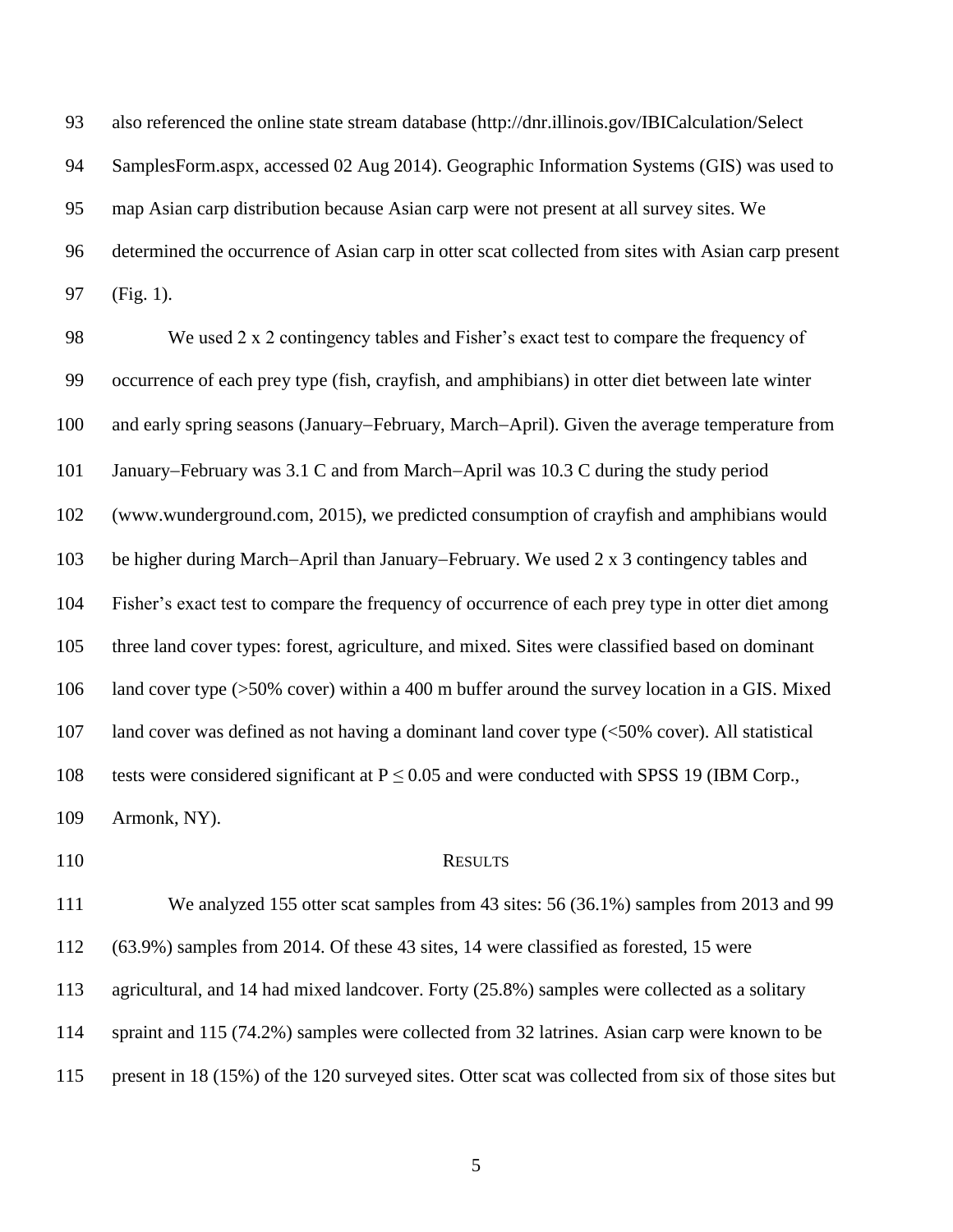| 116 | only one site had otter scat ( $n = 2$ ) containing Asian carp remains. Evidence of Asian carp was   |
|-----|------------------------------------------------------------------------------------------------------|
| 117 | found in otter scat from two additional sites $(n = 1$ each) where there were no database records of |
| 118 | Asian carp being present. Therefore, Asian carp pharyngeal teeth or otoliths occurred in four        |
| 119 | $(2.6\%)$ scat samples.                                                                              |

 Fish and crayfish were consumed in the greatest proportion, occurring in 140 (90.3%) and 87 (56.1%) scat samples, respectively. Amphibians occurred in 19 (12.3%) scat samples 122 with 12 (63.2%) of those samples collected during January–February and seven (36.8%) during 123 March-April. We found hair (unknown species) in four (2.6%) scat samples, but the samples did not contain additional evidence of mammal consumption so the hair potentially could be from grooming. We found 220 otoliths in 48 (31.0%) scat samples and pharyngeal teeth in six (3.9%) 126 scat samples from fish other than Asian carp. We found centrarchid otoliths in 26 (16.8%) scat samples.

 Frequency of occurrence of amphibians in the scat was similar between seasons (Table 129 1). However, frequency of occurrence of crayfish increased from January–February to 130 March-April. We found suggestive evidence that frequency of occurrence of fish was higher in 131 January–February than in March–April (Table 1). Frequency of occurrence was similar among land cover types for each prey type (Table 2).

#### DISCUSSION

 We provide the first definitive evidence of North American river otters consuming Asian carp. The lack of Asian carp remains in scat collected from sites with Asian carp present could be the result of a limited number of samples or heads from larger fish (>30 cm) being less frequently consumed (Ruiz-Olmo *et al*., 1998). Also, otters consume prey in relation to abundance (Melquist *et al*., 2003, Kruuk, 2006; Penland and Black, 2009). So, Asian carp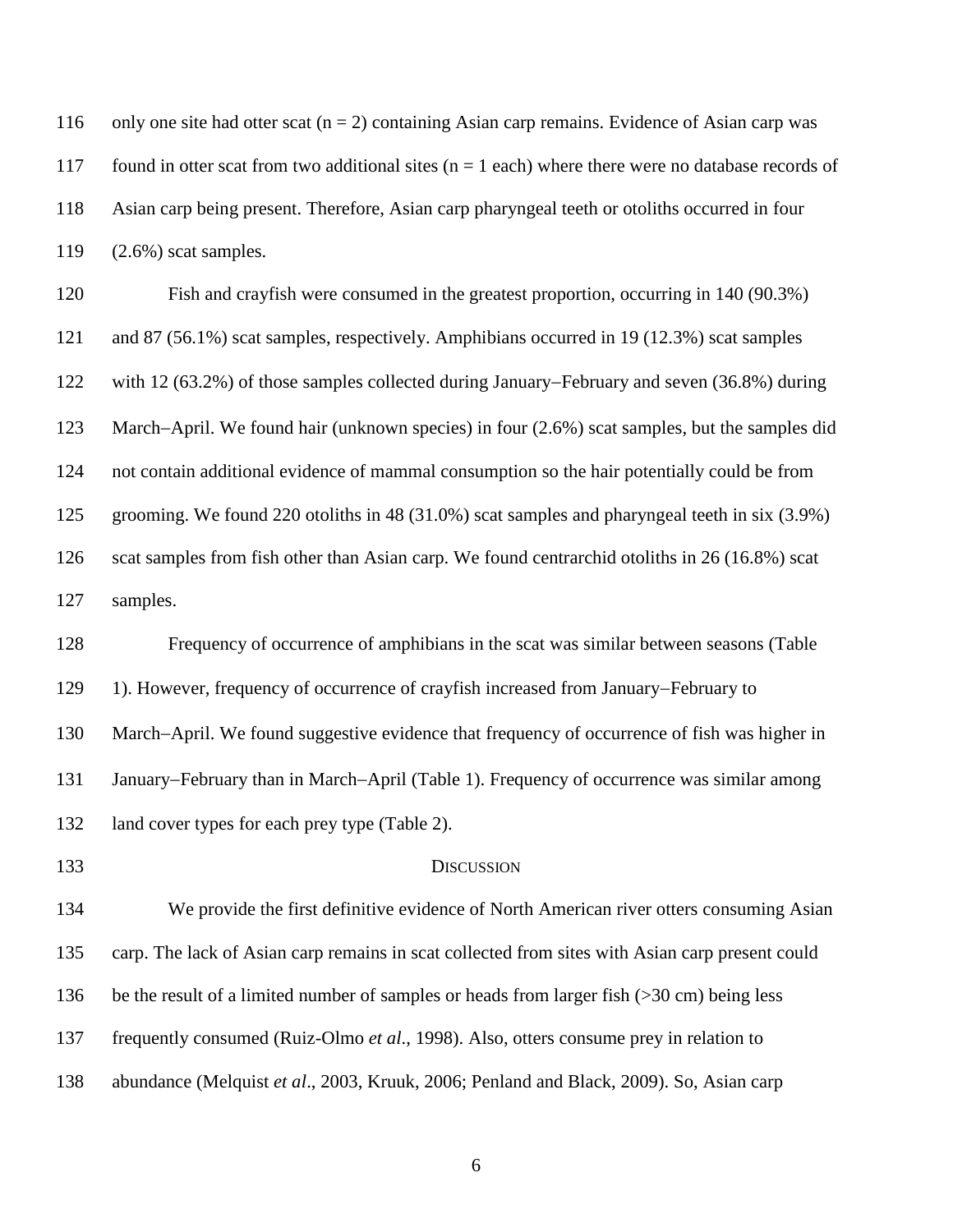abundance could have been low, potentially due to the downstream movement of Asian carp in the winter (Coulter *et al*., 2012), at the sites where we did not find evidence of Asian carp in the scat samples. We found evidence of Asian carp in scat samples from areas with no previous confirmation of Asian carp being present. Monitoring and sampling of Asian carp in Illinois are ongoing because they are prolific dispersers (Sampson *et al*., 2009; Freedman *et al*., 2012). Therefore, discovery of new sites containing Asian carp is not unexpected. Additionally, otters could have been foraging in nearby waterbodies containing Asian carp. Our findings are consistent with previous studies confirming fish and crayfish as primary prey items of river otters, followed by amphibians (Greer, 1955; Knudsen and Hale, 1968; Serfass *et al*., 1990; Stearns and Serfass, 2005; Barding and Lacki, 2012). The high proportion of fish present in the diet corresponds with previous studies indicating a high reliance on fish as prey during winter (Stearns and Serfass, 2005; Crait and Ben-David, 2006; Crimmins *et al*., 2009; Barding and Lacki, 2012). Frequency of crayfish occurrence increased during 152 March-April. We expected crayfish consumption would increase in the summer potentially due to the increased crayfish availability and possibly a decreased ability of otters to capture fish due to their increased swimming speeds with warmer water temperatures (Erlinge, 1968; Flint, 1977; Wardle, 1980). The frequency of occurrence for amphibians in otter diets did not appear to differ seasonally. Although amphibians typically are more available in warmer months, their proportion in the diet was similar between seasons and with reported frequencies (Ryder, 1955; Knudsen and Hale, 1968; Stearns and Serfass, 2005; Roberts *et al*., 2008). Frequency of occurrence did not differ statistically between seasons for amphibians and fish, although we cannot rule out a biologically significant difference. However, the time frames we set for the seasons were a fairly short range and could have been too short to detect differences in diet.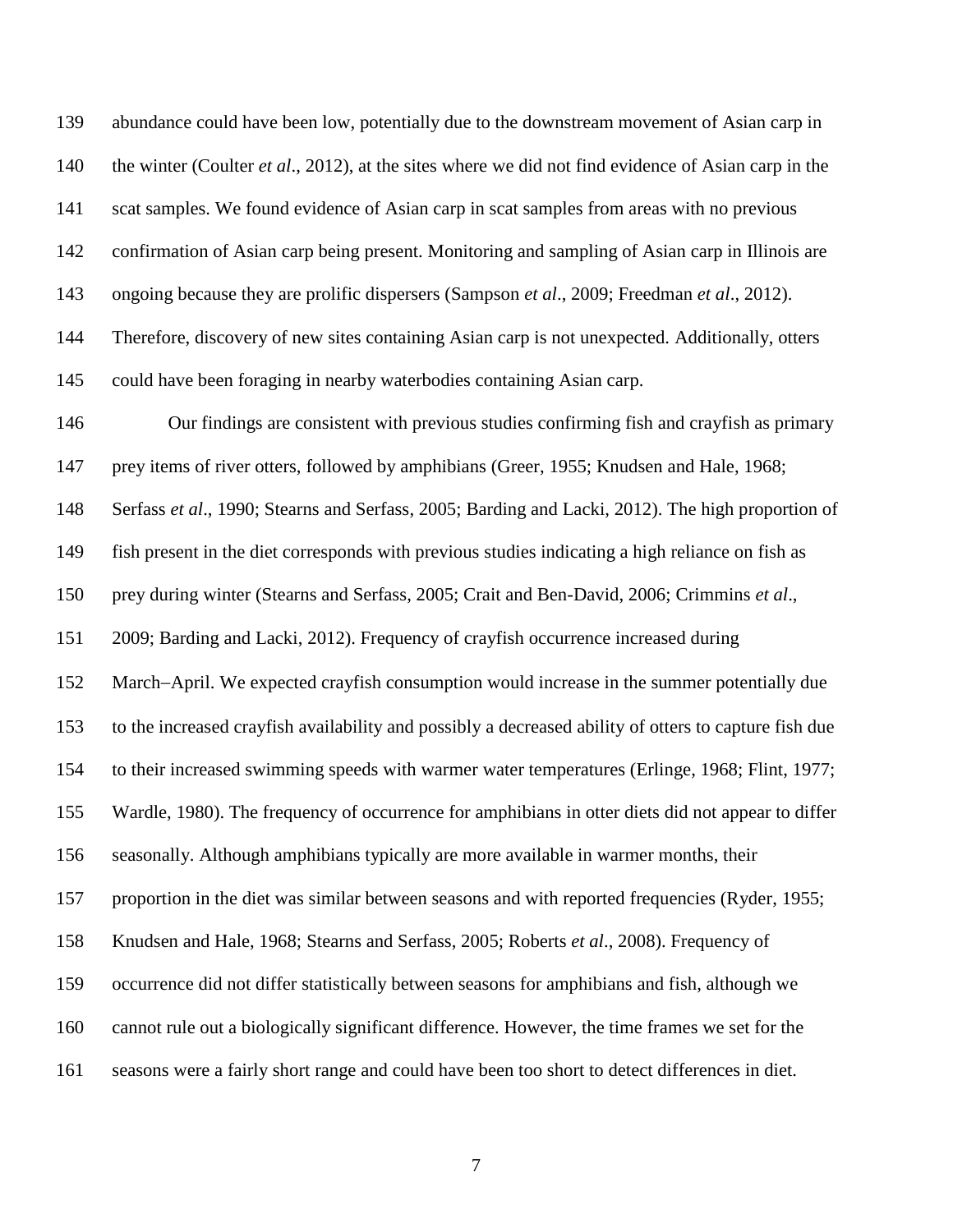Furthermore, the difference in proportions of crayfish could be attributed to greater seasonal fluctuations in abundance (Jędrzejewska *et al*., 2001).

 Fish species are highly influenced by the surrounding land cover and size of waterbody (Gorman and Karr, 1978; Lammert and Allan, 1999). However, we did not find evidence that land cover types influenced the frequency of occurrence of prey types at the sampled sites. Prey availability seemed to be the primary factor that influenced the diet composition of otters as opposed to different habitats (Kemenes and Nechay, 1990). Jędrzejewska *et al*. (2001) found otter diets depended on habitat types. However, habitat types were defined by waterbody size and type and likely are not comparable to the habitat types we had in this study.

 Our study suggests otoliths and pharyngeal teeth enable efficient identification of fish species in otter diet; either in addition to fish scale identification or used solely when searching for a particular species of interest. We found a considerable number of fish otoliths in the otter scat samples. Otoliths are characteristic for many species of fish and can easily be identified (Cote *et al*., 2008a, b; Crimmins *et al*., 2009). Although Asian carp otoliths can be exceptionally 176 small (<2 mm) and difficult to discover in scat, otoliths can be a feasible option for identifying fish species in otter diets (Cote *et al*., 2008b) and can provide ancillary information. For instance, we found centrarchid otoliths in each sample containing Asian carp otoliths, so our scat analysis does not suggest that Asian carp have supplanted other commonly identified prey in otter diets. We suggest future otter dietary studies involving Asian carp use pharyngeal teeth as a distinguishing structure to differentiate silver carp from bighead carp. Asian carp populations are expected to continue to expand and increase in abundance, so future studies also may focus on the effect of the Asian carp invasion on otter diets in other portions of otter range.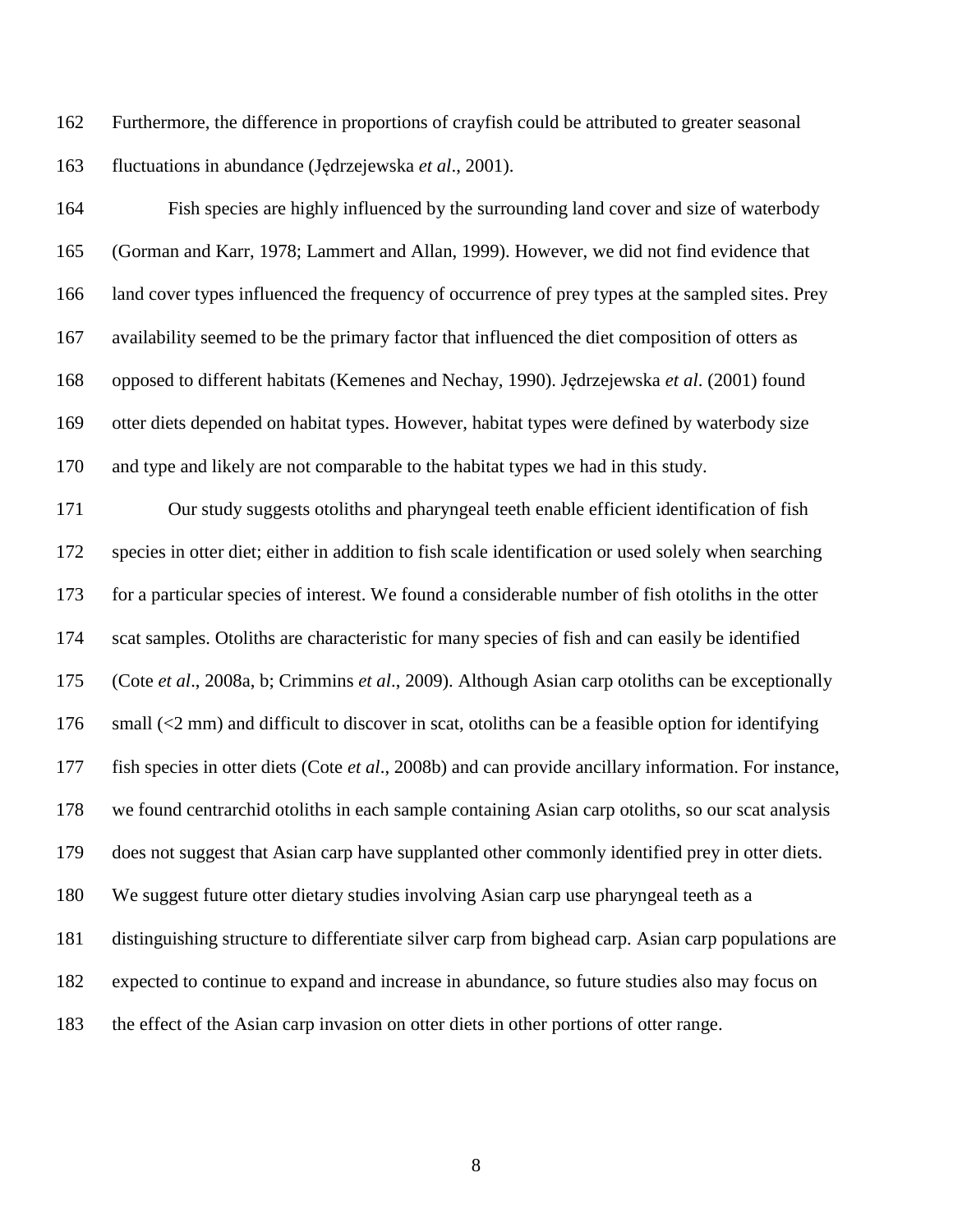| 184 | Acknowledgments.— This study was funded by the Illinois Department of Natural                   |  |  |  |  |
|-----|-------------------------------------------------------------------------------------------------|--|--|--|--|
| 185 | Resources (Federal Aid Project W-135-R) and the Cooperative Wildlife Research Laboratory at     |  |  |  |  |
| 186 | Southern Illinois University Carbondale. We thank G. W. Whitledge for his contribution and      |  |  |  |  |
| 187 | review comments. We also thank Illinois landowners for their cooperation in allowing us to      |  |  |  |  |
| 188 | conduct surveys on their property.                                                              |  |  |  |  |
| 189 | <b>LITERATURE CITED</b>                                                                         |  |  |  |  |
| 190 | BARDING, E. E. AND M. J. LACKI. 2012. Winter diet of river otters in Kentucky. Northeast. Nat., |  |  |  |  |
| 191 | $19:157-164.$                                                                                   |  |  |  |  |
| 192 | CHABRECK, R. H., J. E. HOLCOMBE, R. G. LINSCOMBE, AND N. E. KINLER. 1982. Winter foods of       |  |  |  |  |
| 193 | river otters from saline and fresh environments in Louisiana. Proc. Ann. Conf.                  |  |  |  |  |
| 194 | Southeastern Assoc. Fish and Wildl. Agencies, 36: 473–483.                                      |  |  |  |  |
| 195 | CHAPMAN, D. C. AND M. H. HOFF. 2011. Invasive Asian carps of North America. American            |  |  |  |  |
| 196 | Fisheries Society, Symposium 74, Bethesda, Maryland, USA.                                       |  |  |  |  |
| 197 | CHICK, J. H. AND M. A. PEGG. 2001. Invasive carp in the Mississippi basin. Science, 292: 2250-  |  |  |  |  |
| 198 | 2251.                                                                                           |  |  |  |  |
| 199 | CHU, Y. T. 1935. Comparative studies on the scales and on the pharyngeals and their teeth in    |  |  |  |  |
| 200 | Chinese cyprinids with particular reference to taxonomy and evolution. Biological               |  |  |  |  |
| 201 | Bulletin of St. John's University, New York, USA.                                               |  |  |  |  |
| 202 | COTE, D., H. M. J. STEWART, R. S. GREGORY, J. GOSSE, J. J. REYNOLDS, G. B. STENSON, AND E.      |  |  |  |  |
| 203 | H. MILLER. 2008a. Prey selection by marine-coastal river otters (Lontra canadensis) in          |  |  |  |  |
| 204 | Newfoundland, Canada. J. Mammal., 89: 1001-1011.                                                |  |  |  |  |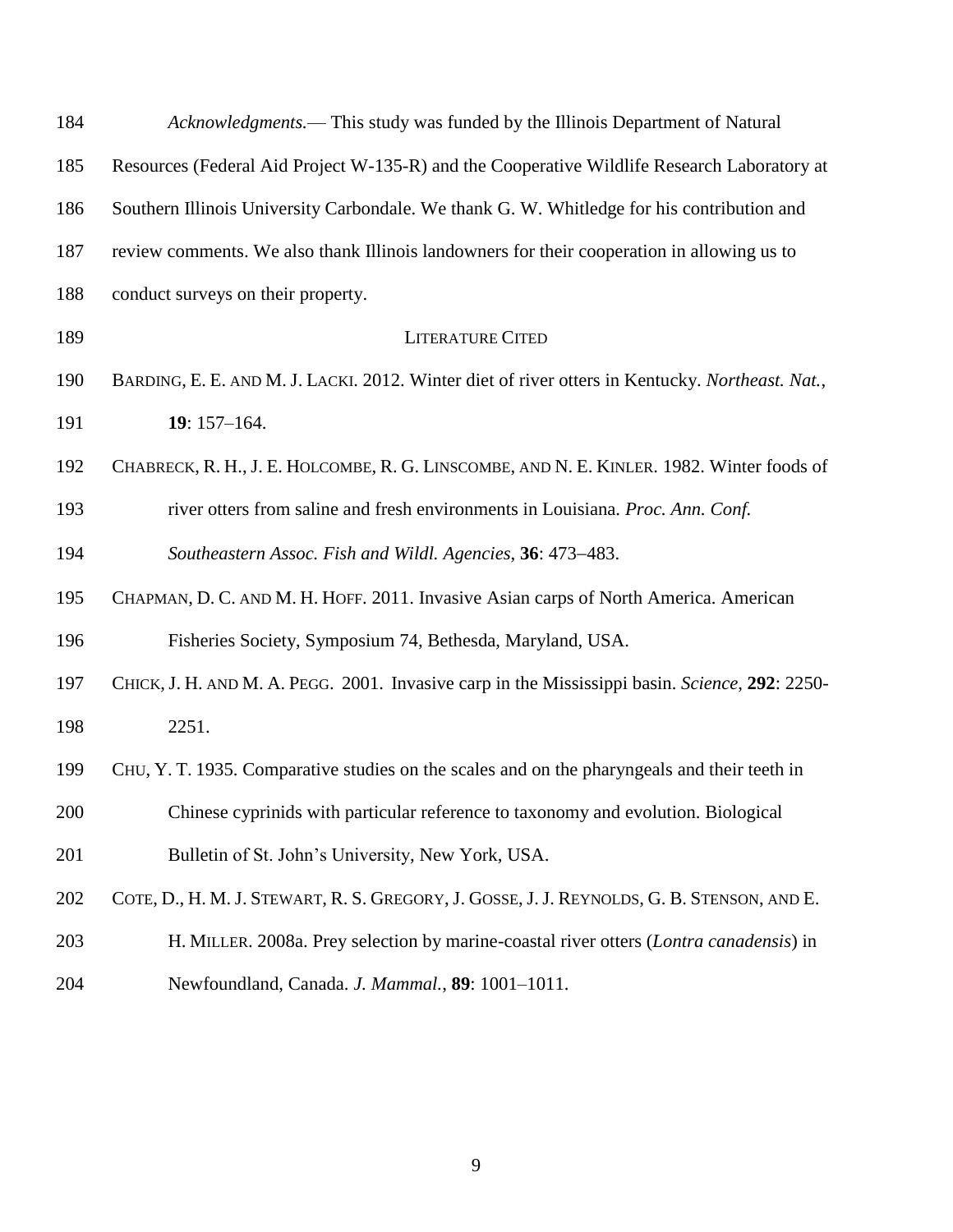- ———, R. S. GREGORY, AND H. M. J. STEWART. 2008b. Size-selective predation by river otter
- (*Lontra canadensis*) improves refuge properties of shallow coastal marine nursery habitats. *Can. J. Zool.*, **86**: 1324–1328.
- COTTRELL, P. E., A. W. TRITES, AND E. H. MILLER. 1996. Assessing the use of hard parts in
- faeces to identify harbour seal prey: results of captive-feeding trials. *Can. J. Zool.*, **74**: 875–880.
- COULTER, A., R. R. GOFORTH, AND J. AMBERG. 2012. Movements and spawning of bigheaded carps in the upper Wabash River, Indiana, USA: 2012 update. Purdue University, West Lafayette, Indiana, U.S.A.
- CRAIT, J. R. AND M. BEN-DAVID. 2006. River otters in Yellowstone Lake depend on a declining cutthroat trout population. *J. Mammal.*, **87**: 485–494.
- CRIMMINS, S. M., N. M. ROBERTS, AND D. A. HAMILTON. 2009. Effects of prey size on scat
- analysis to determine river otter (*Lontra canadensis*) diet. *Wildl. Biol.*, **15**: 449–453.
- DANIELS, R. A. 1996. Guide to the identification of scales of inland fishes of northeastern North America. *New York State Mus. Bull.*, **488**: 1–97.
- DUELLMAN, W. E. AND L. TRUEB. 1986. Biology of amphibians. McGraw-Hill Publishing
- Company, New York, New York, U.S.A.
- 222 ERLINGE, S. 1968. Food studies on captive otters (*Lutra lutra*). *Oikos* 19: 259–270.
- FLINT, R. W. 1977. Seasonal activity, migration, and distribution of the crayfish, (*Pacifastacus leniusculus*), in Lake Tahoe. *Am. Midl. Nat.*, **97**: 280–292.
- FREEDMAN, J. A., S. E. BUTLER, AND D. H. WAHL. 2012. Impacts of invasive Asian carps on
- native food webs. University of Illinois, Kaskaskia Biological Station, Urbana-
- Champaign, Illinois, U.S.A.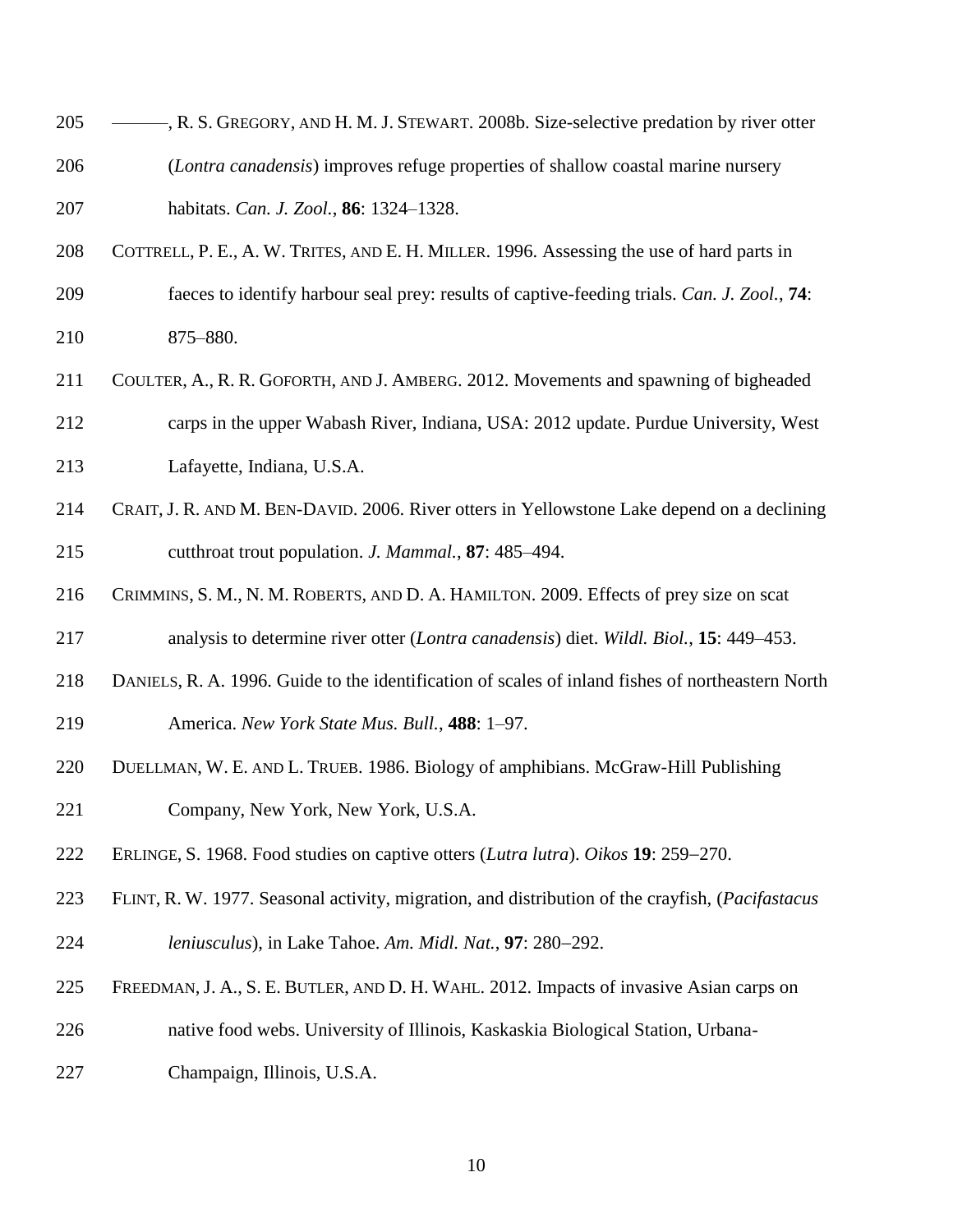- GORMAN, O. T. AND J. R. KARR. 1978. Habitat structure and fish communities. *Ecology* **59**:  $507-515$ .
- GREER, K. R. 1955. Yearly food habits of the river otter in the Montana, Thompson Lakes
- region, northwestern as indicated by scat analyses. *Am. Midl. Nat.*, **54**: 299–313.
- JĘDRZEJEWSKA, B., V. E. SIDOROVICH, M. M. PIKULIK, AND W. JĘDRZEJEWSKI. 2001. Feeding
- habits of the otter and the American mink in Bialowieza Primeval Forest (Poland) compared to other Eurasian populations. *Ecography* **24**: 165–180.
- KEMENES, I. AND G. NECHAY. 1990. The food of otters (*Lutra lutra*) in different habitats in **Hungary.** *Acta Theriol.*, **35**: 17–24.
- KNUDSEN, G. J. AND J. B. HALE. 1968. Food habits of otters in the Great Lakes region. *J. Wildl. Manage.*, **32**: 89–93.
- KOLAR, C. S., D. C. CHAPMAN, W. R. COURTENAY, C. M. HOUSEL, J. D. WILLIAMS, AND D. P.

JENNINGS. 2007. Bigheaded carps: a biological synopsis and environmental risk

- assessment. American Fisheries Society Publication 33, Bethesda, Maryland, U.S.A.
- KORTAN, D., Z. ADÁMEK, AND S. POLÁKOVÁ. 2007. Winter predation by otter, *Lutra lutra* on
- 243 carp pond systems in South Bohemia (Czech Republic). *Folia Zool.*, **56**: 416–428.
- KRUUK, H. 2006. Otters: ecology, behaviour and conservation. Oxford University Press, New York, U.S.A.
- LAGLER, K. F. AND B. T. OSTENSON. 1942. Early spring food of the otter in Michigan. *J. Wildl. Manage.*, **6**: 244–254.
- LAMMERT, M. AND J. D. ALLAN. 1999. Assessing biotic integrity of streams: effects of scale in
- measuring the influence of land use/cover and habitat structure on fish and
- 250 macroinvertebrates. *Environ. Manage.*, 23: 257–270.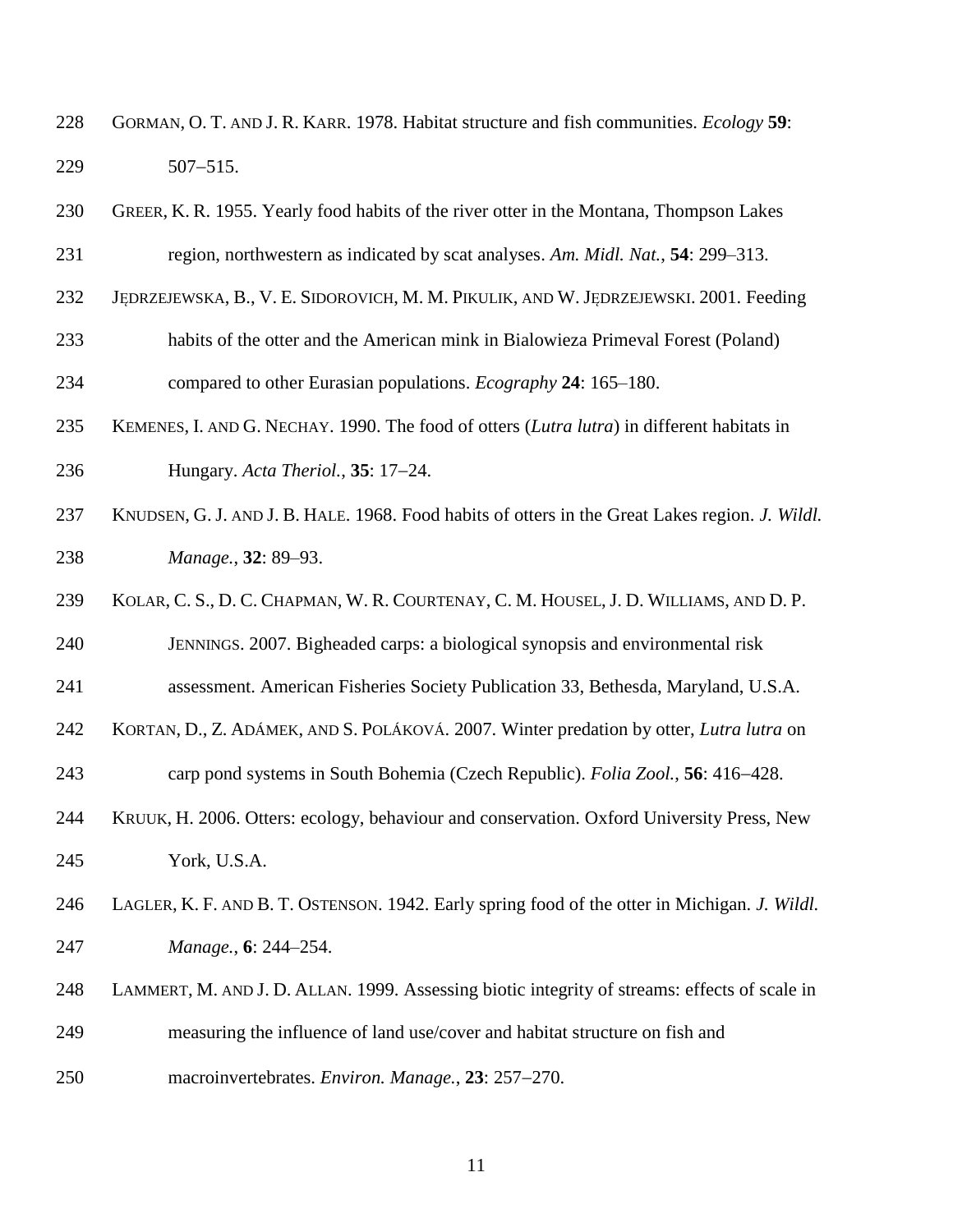| 251 | LANSZKI, J., S. KÖRMENDI, C. HANCZ, AND T. G. MARTIN. 2001. Examination of some factors            |
|-----|----------------------------------------------------------------------------------------------------|
| 252 | affecting selection of fish prey by otters <i>(Lutra lutra)</i> living by eutrophic fish ponds. J. |
| 253 | $Zool., 255: 97-103.$                                                                              |

- ——— AND T. MOLNÁR. 2003. Diet of otters living in three different habitats in Hungary. *Folia Zool.*, **52**: 378–388.
- LUMAN, D., M. JOSELYN, AND L. SULOWAY. 1996. Critical trends assessment project: landcover database. Illinois Natural History Survey, Champaign, Illinois, USA.
- MARCUS, J., W. DON BOWEN, AND J. D. EDDINGTON. 1998. Effects of meal size on otolith
- recovery from fecal samples of gray and harbor seals. *Mar. Mammal Sci.*, **14**: 789–802.
- 260 MCCLELLAND, M. A., G. G. SASS, T. R. COOK, K. S. IRONS, N. N. MICHAELS, T. M. O'HARA, AND
- C. S. SMITH. 2012. The long-term Illinois River fish population monitoring program. *Fisheries*, **37**: 340-350.
- MELQUIST, W. E., P.J.JR POLECHLA, AND D. TOWEILL. 2003. River otter (*Lontra canadensis*). p.
- 708734. *In:*G. A. Feldhamer, B. C. Thompson, and J. A. Chapman, (eds). Wild
- mammals of North America: biology, management, and conservation. 2nd edition. Johns Hopkins University, Baltimore, Maryland, U.S.A.
- 267 MOWRY, R. A., M. E. GOMPPER, J. BERINGER, AND L. S. EGGERT. 2011. River otter population size estimation using noninvasive latrine surveys. *J. Wildl. Manage.*, **75**: 1625–1636.
- PENLAND, T. F. AND J. M. BLACK. 2009. Seasonal variation in river otter diet in coastal northern California. *Northwest. Nat.*, **90**: 233–237.
- ROBERTS, N. M., C. F. RABENI, J. S. STANOVICK, AND D. A. HAMILTON. 2008*.* River otter, *Lontra canadensis*, food habits in the Missouri Ozarks. *Can. Field Nat.*, **122**: 303–311.
- ROUTE, W. T. AND R. O. PETERSON. 1988. Distribution and abundance of river otter in Voyageurs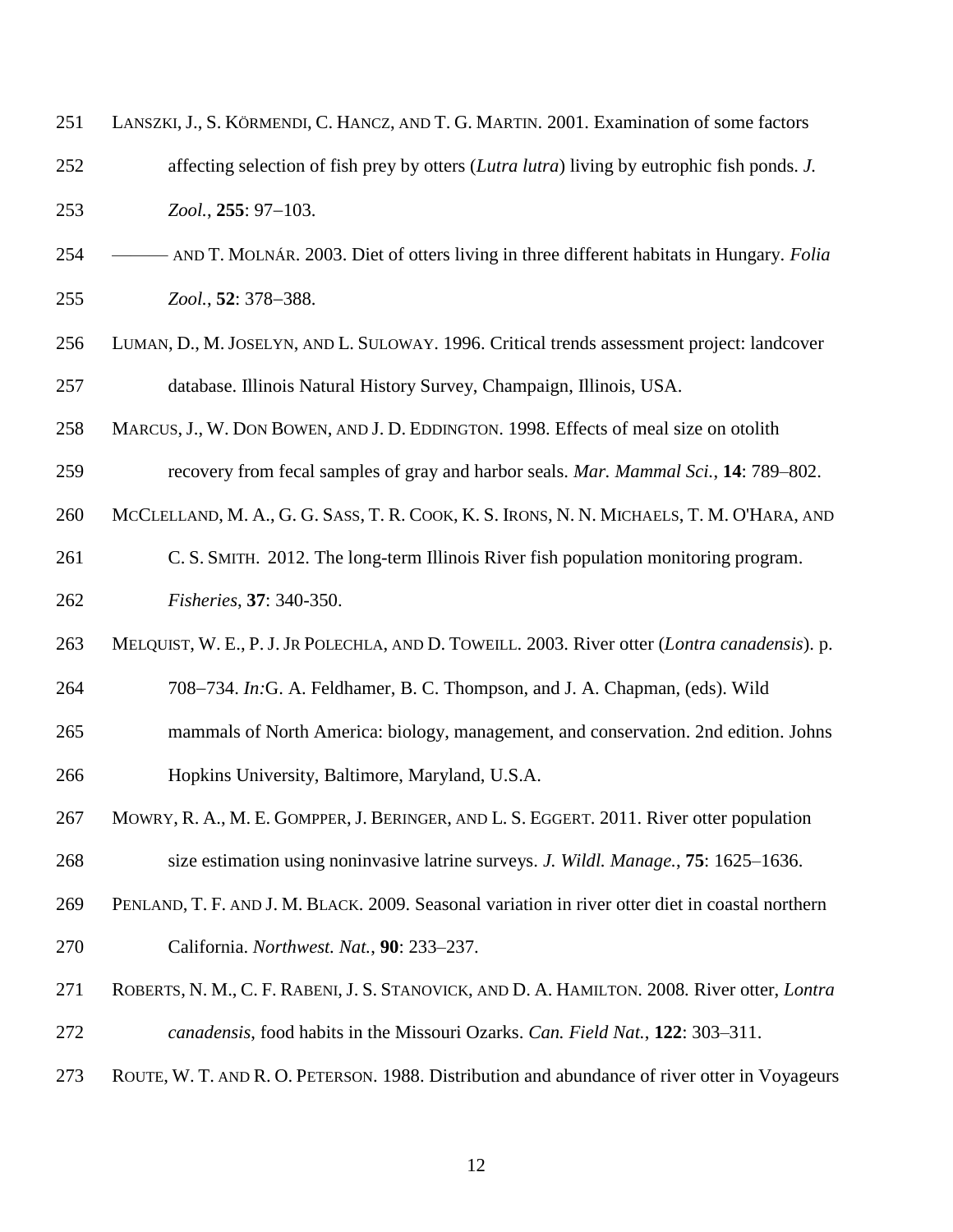- National Park, Minnesota. Resource Management Report MWR-10, USDI National Park Service, Omaha, Nebraska, USA.
- RUIZ-OLMO, J.,J.JIMÉNEZ, AND A. MARGALIDA. 1998. Capture and consumption of prey of the otter (*Lutra lutra*) in Mediterranean freshwater habitats of the Iberian peninsula. *Galemys* **10**: 209–226.
- RYDER, R. A. 1955. Fish predation by the otter in Michigan. *J. Wildl. Manage.*, **19**: 497–498.
- SAMPSON, S. J.,J. H. CHICK, AND M. A. PEGG. 2009. Diet overlap among two Asian carp and
- three native fishes in backwater lakes on the Illinois and Mississippi rivers. *Biol.*
- *Invasions,* **11**: 483–496.
- SERFASS, T. L., L. M. RYMON, AND R. P. BROOKS. 1990. Feeding relationships of river otters in northeastern Pennsylvania. *Trans. Northeast Section Wildl. Soc.*, **47**: 43–53.
- SPATARU, P., G. W. WOHLFARTH, AND G. HULATA. 1983. Studies on the natural food of different fish species in intensively manured polyculture ponds. *Aquaculture* **35**: 283–298.
- STEARNS, C. R. AND T. L. SERFASS. 2005. Food habits and fish prey size selection of a newly
- colonizing population of river otters (*Lontra canadensis*) in eastern North Dakota. *Am. Midl. Nat.*, **165**: 169–184.
- SWIMLEY, T. J., T. L. SERFASS, R. P. BROOKS, AND W. M. TZILKOWSKI. 1998. Predicting river otter latrine sites in Pennsylvania. *Wildlife Soc. B.*, **26**: 836–845.
- TOLLIT, D. L., M. J. STEWARD, P. M. THOMPSON, G. J. PIERCE, M. B. SANTOS, AND S. HUGHES.
- 1997. Species and size differences in the digestion of otoliths and beaks: implications for estimates of pinniped diet composition. *Can. J. Fish. Aquat. Sci.*, **54**: 105–119.
- TRITES, A. W. AND R. JOY. 2005. Dietary analysis from fecal samples: how many scats are enough? *J. Mammal.*, **86**: 704–712.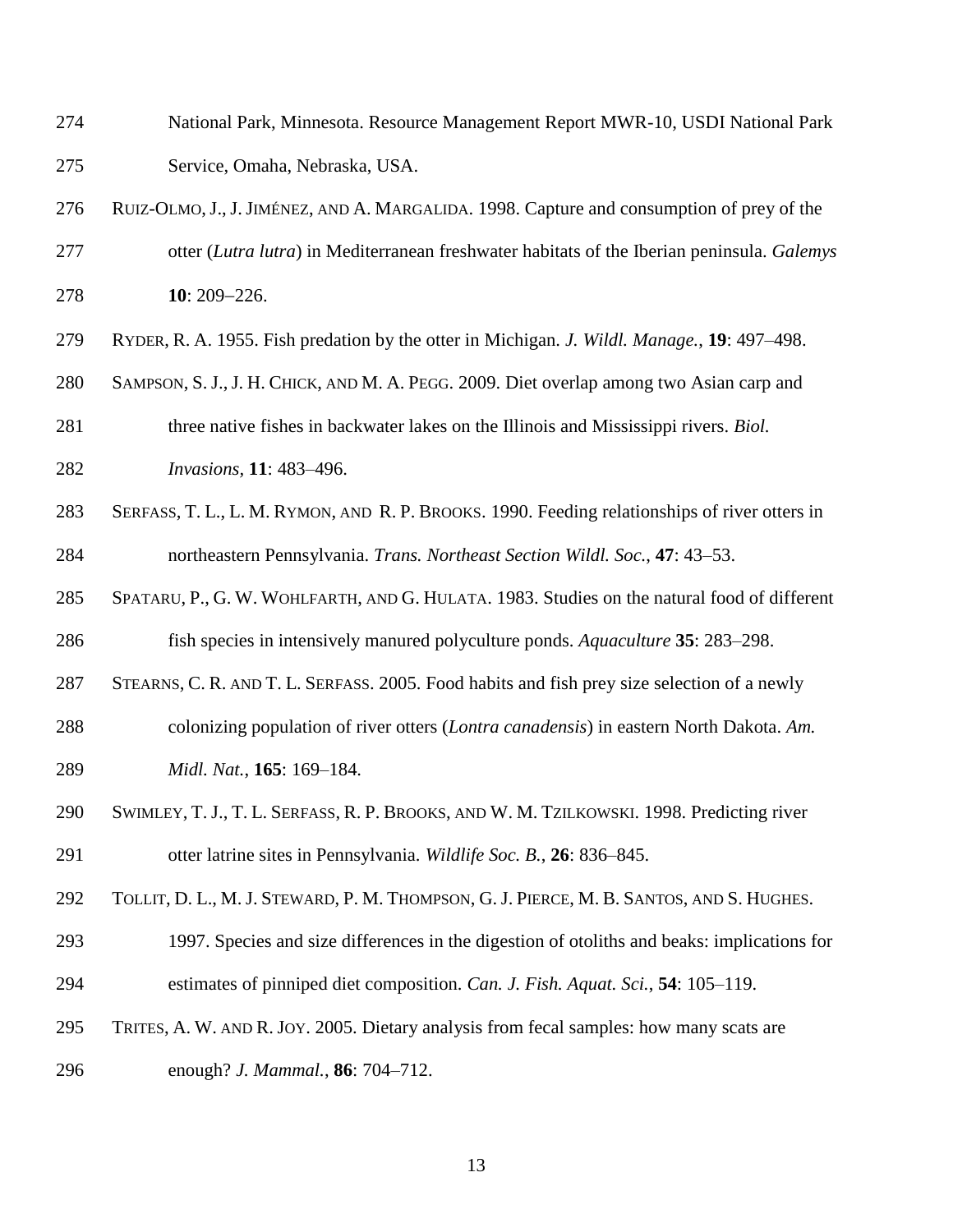| 297 | VAN DIJK, J., K. HAUGE, A. LANDA, R. ANDERSEN, AND R. MAY. 2007. Evaluating scat analysis          |
|-----|----------------------------------------------------------------------------------------------------|
| 298 | methods to assess wolverine (Gulo gulo) diet. Wildl. Biol., 13: 62–67.                             |
| 299 | WARDLE, C. S. 1980. Effects of temperature on the maximum swimming speed of fishes. Pages          |
| 300 | 519–553 in M. A. Ali, editor. Environmental physiology of fishes. Plenum Press, New                |
| 301 | York, New York, USA.                                                                               |
| 302 | WENGELER, W. R., D. A. KELT, AND M. L. JOHNSON. 2010. Ecological consequences of invasive          |
| 303 | lake trout on river otters in Yellowstone National Park. Biol. Cons., 143: 1144–1153.              |
| 304 | WILLIAMSON, C. J. 2004. Population demographics and feeding ecology of silver carp in the          |
| 305 | middle Mississippi River. Thesis, Southern Illinois University, Carbondale, USA.                   |
| 306 | YOKOTE, M. 1956. Morphological notes on the two Chinese carps, Hypophthalmichthys molitrix         |
| 307 | and Aristichthys nobilis. Bull. Freshwater Fish. Res. Lab., 6: 61-70.                              |
| 308 |                                                                                                    |
| 309 | PRESTON D. FELTROP <sup>1</sup> , Cooperative Wildlife Research Laboratory, Department of Zoology, |
| 310 | Center for Ecology, Southern Illinois University, Carbondale, 62901, CLAYTON K. NIELSEN,           |
| 311 | Cooperative Wildlife Research Laboratory, Department of Forestry, Center for Ecology,              |
| 312 | Southern Illinois University, Carbondale, 62901, AND ERIC M. SCHAUBER, Cooperative Wildlife        |
| 313 | Research Laboratory, Department of Zoology, Center for Ecology, Southern Illinois University,      |
| 314 | Carbondale, 62901.                                                                                 |

 $\overline{a}$ 

<sup>&</sup>lt;sup>1</sup> Corresponding author: e-mail: pfeltrop@siu.edu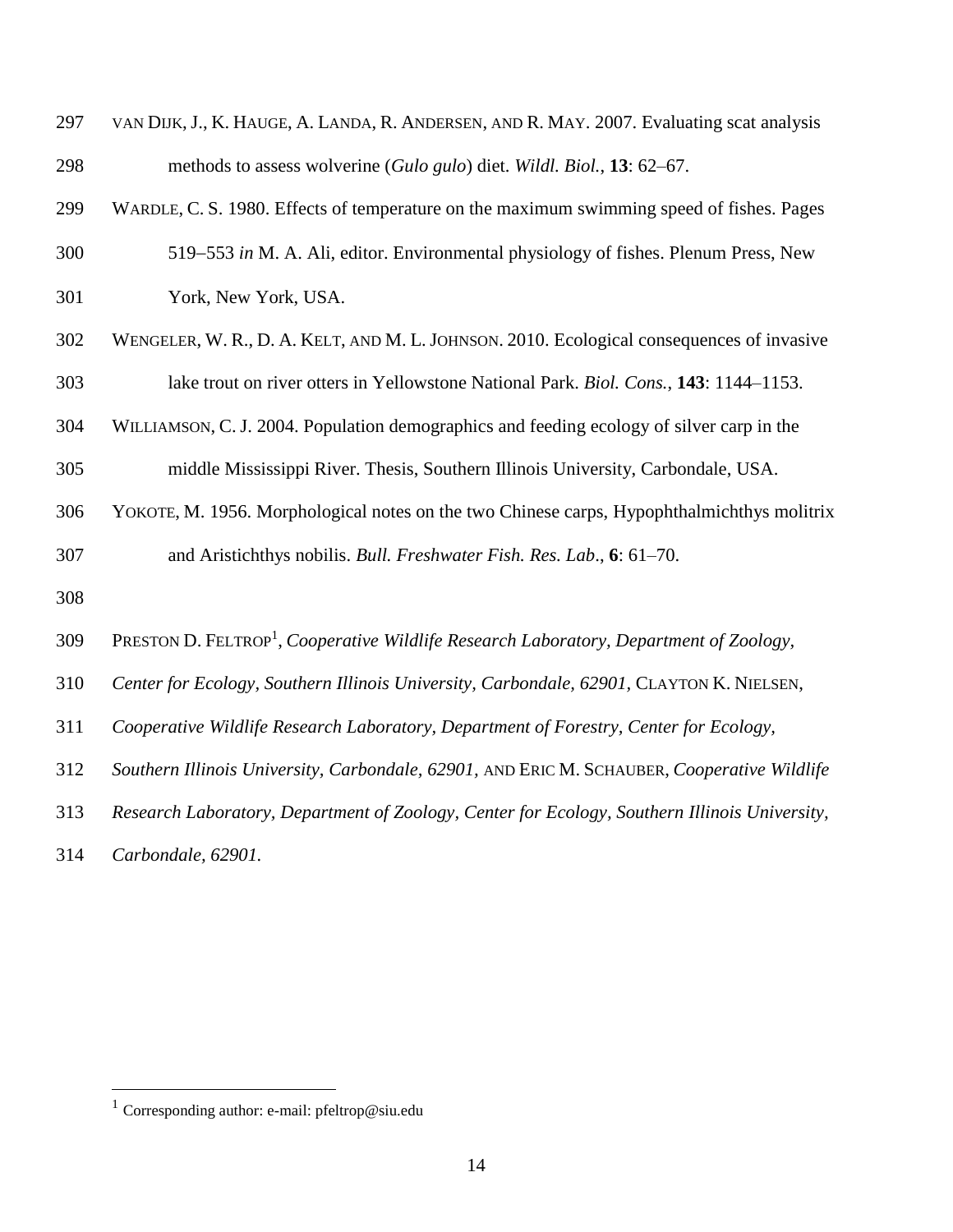Table 1.— Frequencies of occurrence (%) of prey items for otter (*Lontra canadensis*) scat samples (n = 155) collected in southern Illinois during 2013–14. We used 2 x 2 contingency tables and Fisher's exact test  $(df = 1)$ to compare prey occurrence between seasons  $(a = 0.05)$ 

|            | January-February<br>$(n = 108 \text{ scat})$ |      | March-April<br>$(n = 47 \text{ scat})$ | P-value |      |
|------------|----------------------------------------------|------|----------------------------------------|---------|------|
| Prey items | n with prey                                  | $\%$ | n with prey                            | %       |      |
| Fish       | 101                                          | 93.5 | 39                                     | 83.0    | 0.07 |
| Crayfish   | 54                                           | 50.0 | 33                                     | 70.2    | 0.02 |
| Amphibian  | 12                                           | 11.1 | 7                                      | 14.9    | 0.56 |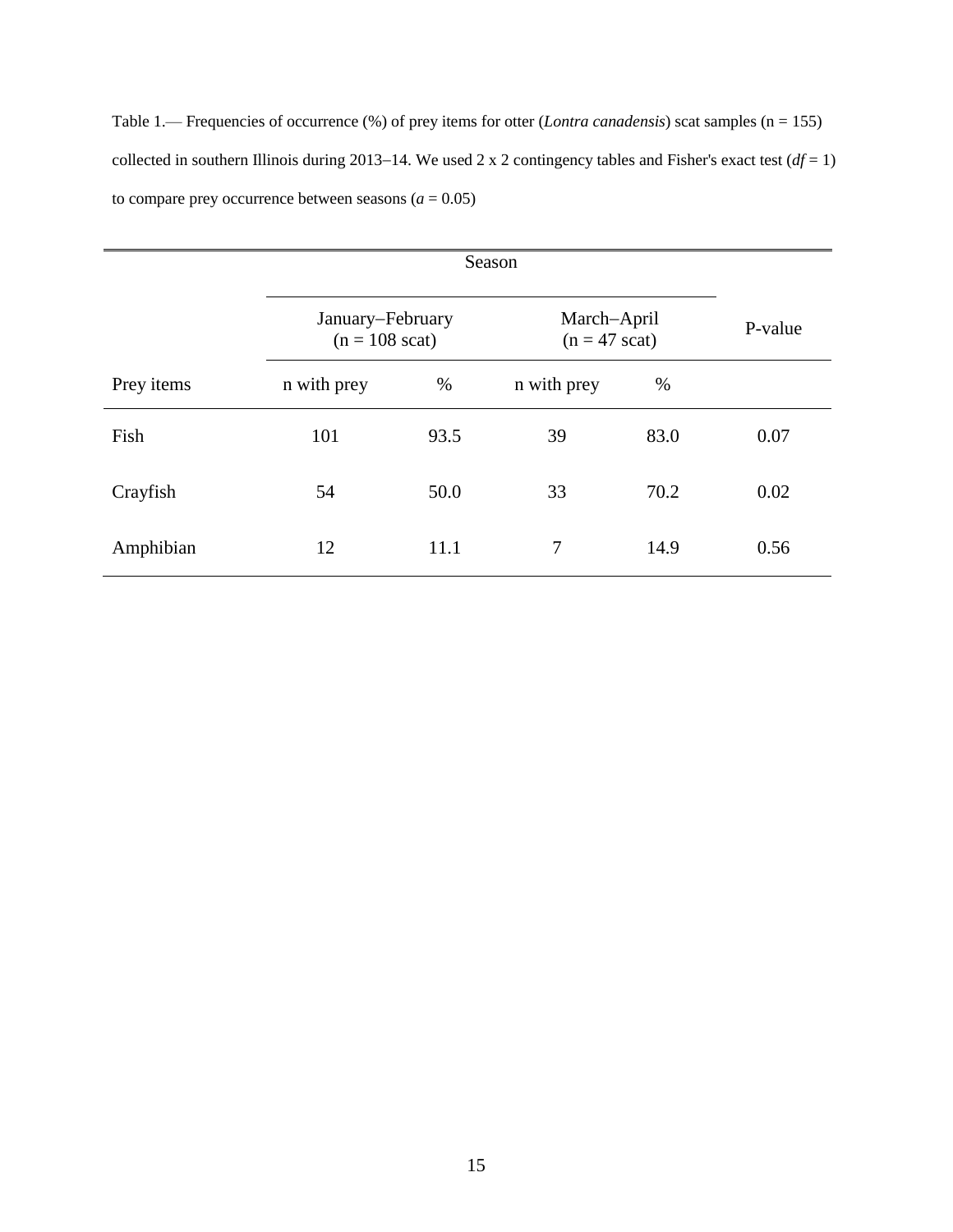Table 2.— Frequencies of occurrence (%) of prey items by land cover types for otter (*Lontra canadensis*) scat samples ( $n = 155$ ) in southern Illinois during 2013–14. We used 2 x 3 contingency tables and Fisher's exact test ( $df = 2$ ) to compare prey occurrence between land cover types ( $a = 0.05$ )

| Land cover |                                   |      |                                        |      |                                  |      |         |
|------------|-----------------------------------|------|----------------------------------------|------|----------------------------------|------|---------|
|            | Forest<br>$(n = 47 \text{ scat})$ |      | Agriculture<br>$(n = 51 \text{ scat})$ |      | Mixed<br>$(n = 57 \text{ scat})$ |      | P-value |
| Prey items | n with prey                       | %    | n with prey                            | %    | n with prey                      | $\%$ |         |
| Fish       | 44                                | 93.6 | 40                                     | 78.4 | 56                               | 98.2 | 0.11    |
| Crayfish   | 30                                | 63.8 | 31                                     | 60.8 | 26                               | 51.0 | 0.70    |
| Amphibian  | 9                                 | 19.1 | $\overline{4}$                         | 7.8  | 6                                | 10.5 | 0.27    |